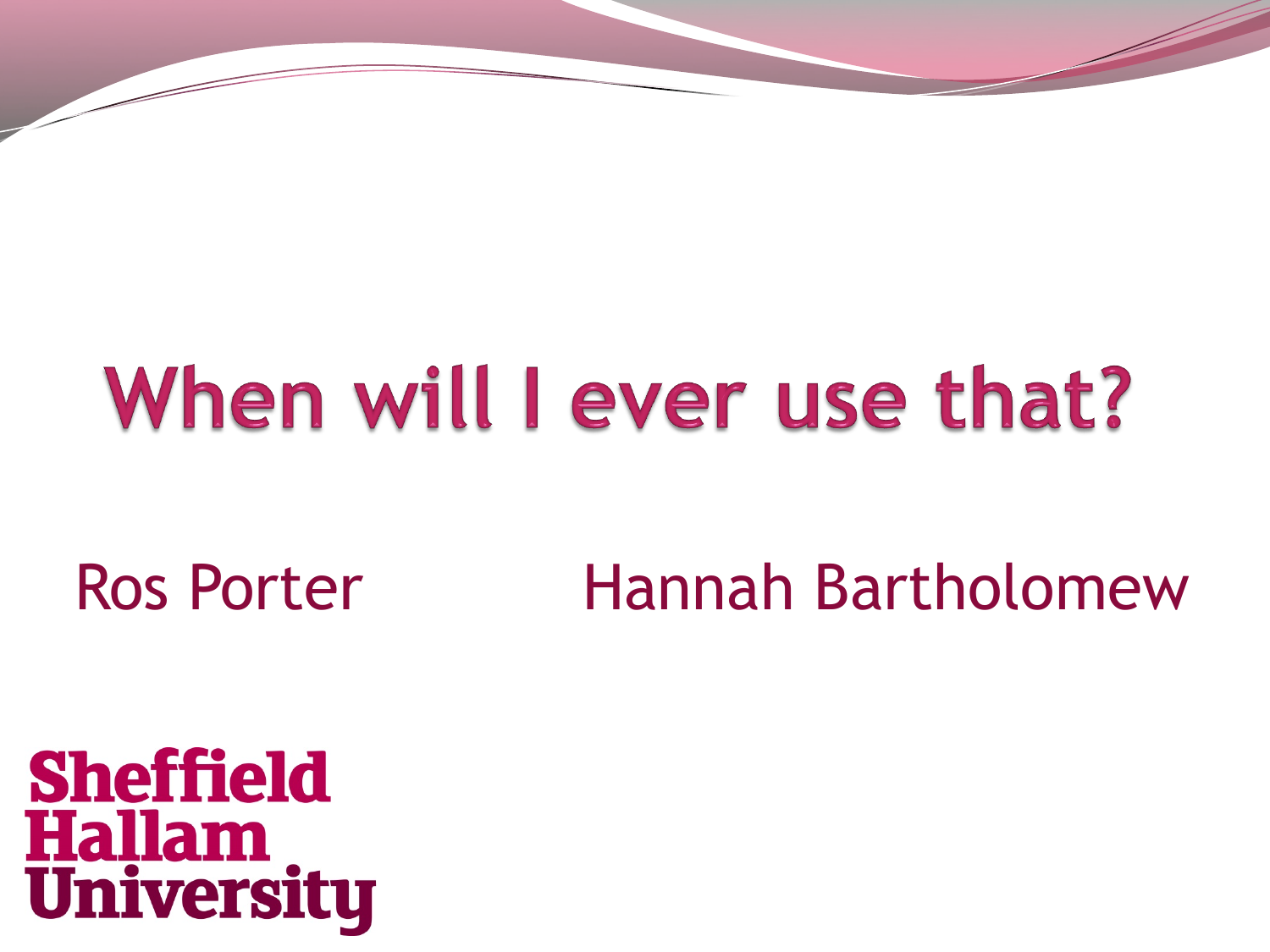# Modelling at SHU

- Strong modelling and employability focus throughout degree
- Modelling 1 core module in first year
- 100 students
- 1 lecture + 1 tutorial for each student
- Applying models to different situations (e.g. rocket flight, population growth, great lakes, management science)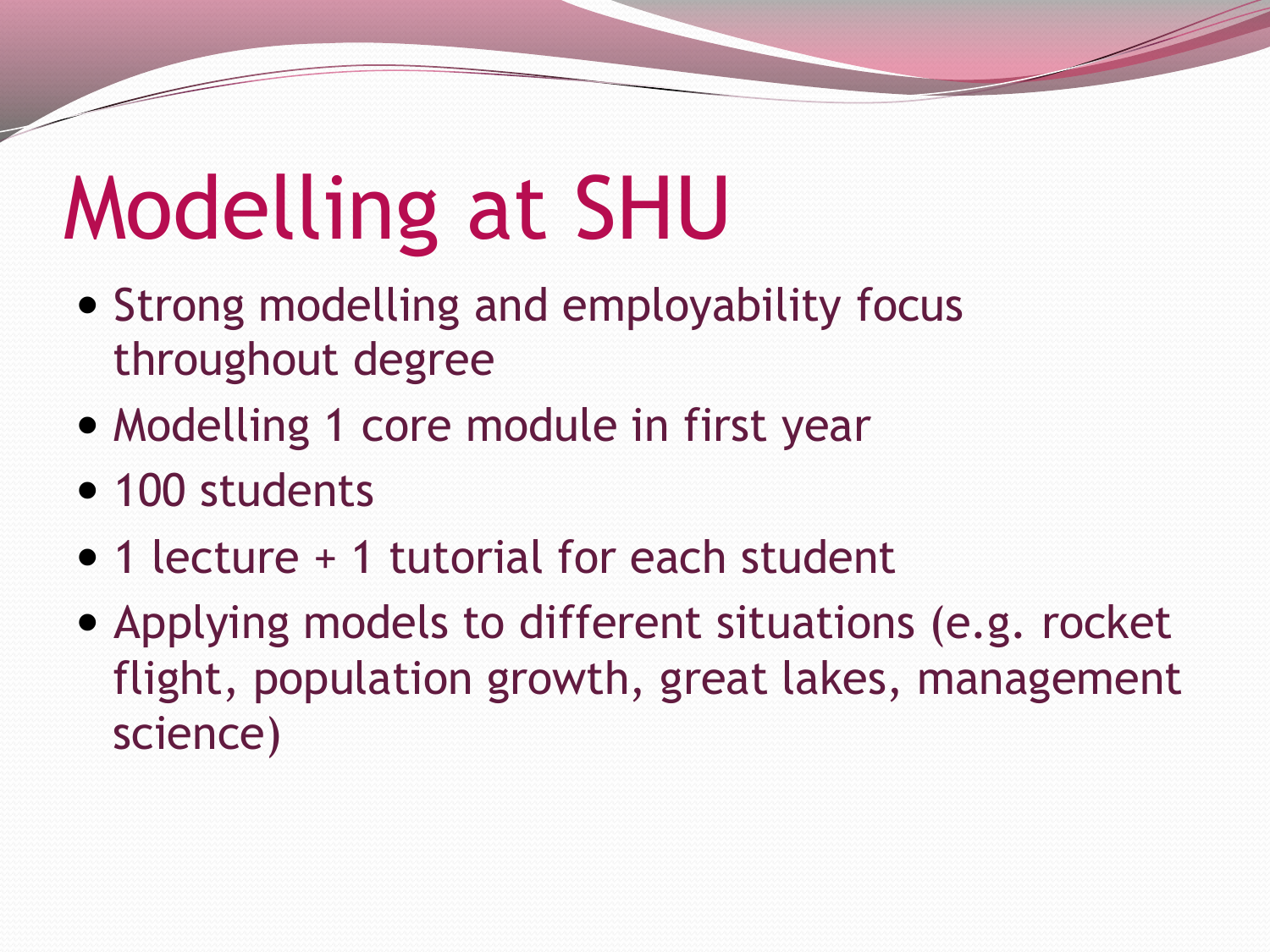# Project outline

- Funding to bring in 3 speakers during 1 lecture
- 3 x 10 minute talk + 5 min questions
- Use of models in industry
	- Banking (credit risk)
	- Chemistry research
	- Transport Engineering
- Tutorials used Socrative quiz to discuss the talks and relevance to modelling module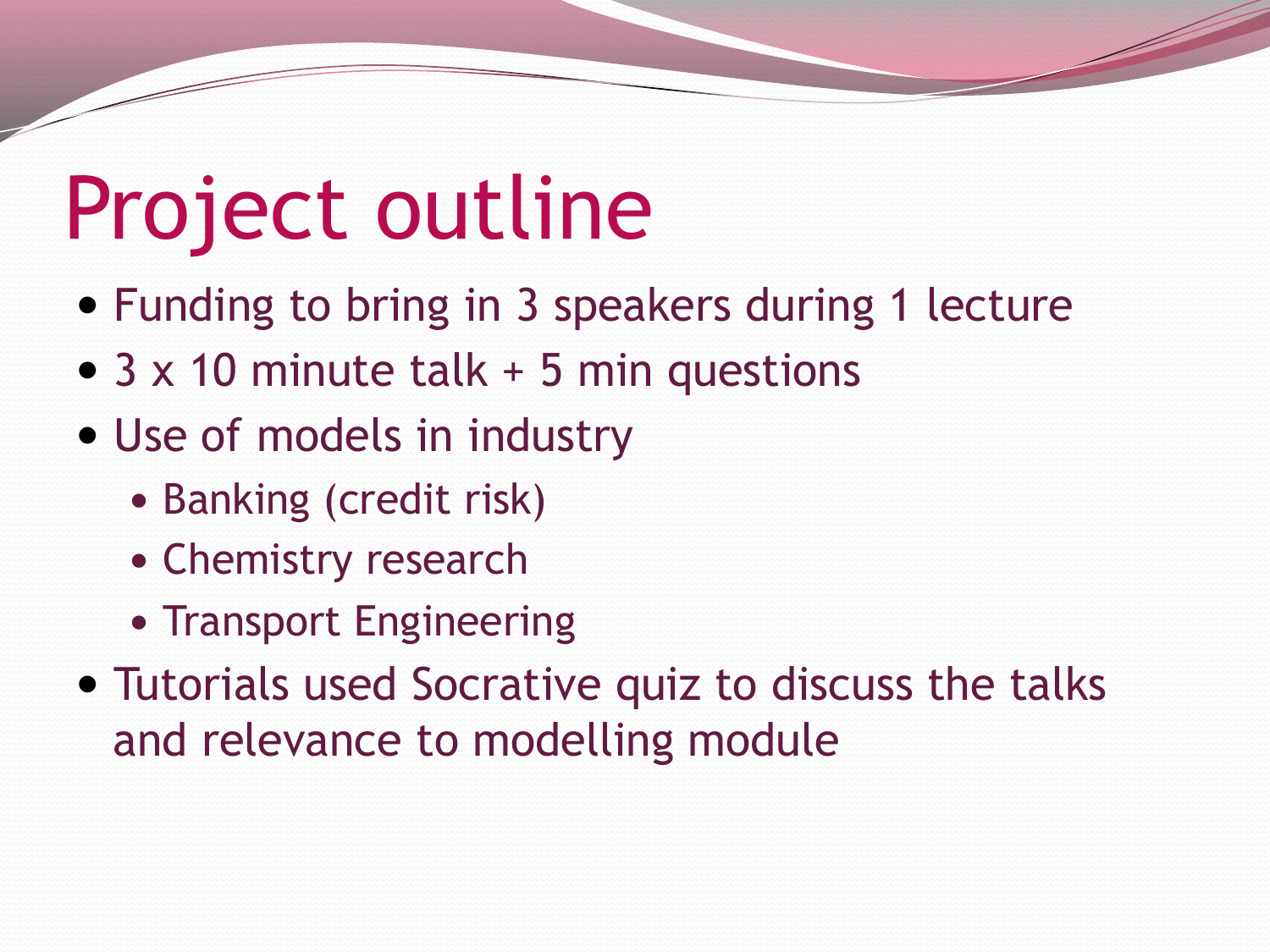# Rationale

- Quotes from students
	- 'I have never done maths like it before'
	- 'Not clearly understood what modelling is exactly'
	- 'Am yet to understand the concept behind it'
- Grove (2012) students have little or no experience of mathematical modelling
- To allow students to see where models are used in industry in a variety of applications

Grove, M (2012) The Mathematical Transition: A Multi-Stage Problem? MSOR Connections 12 (1)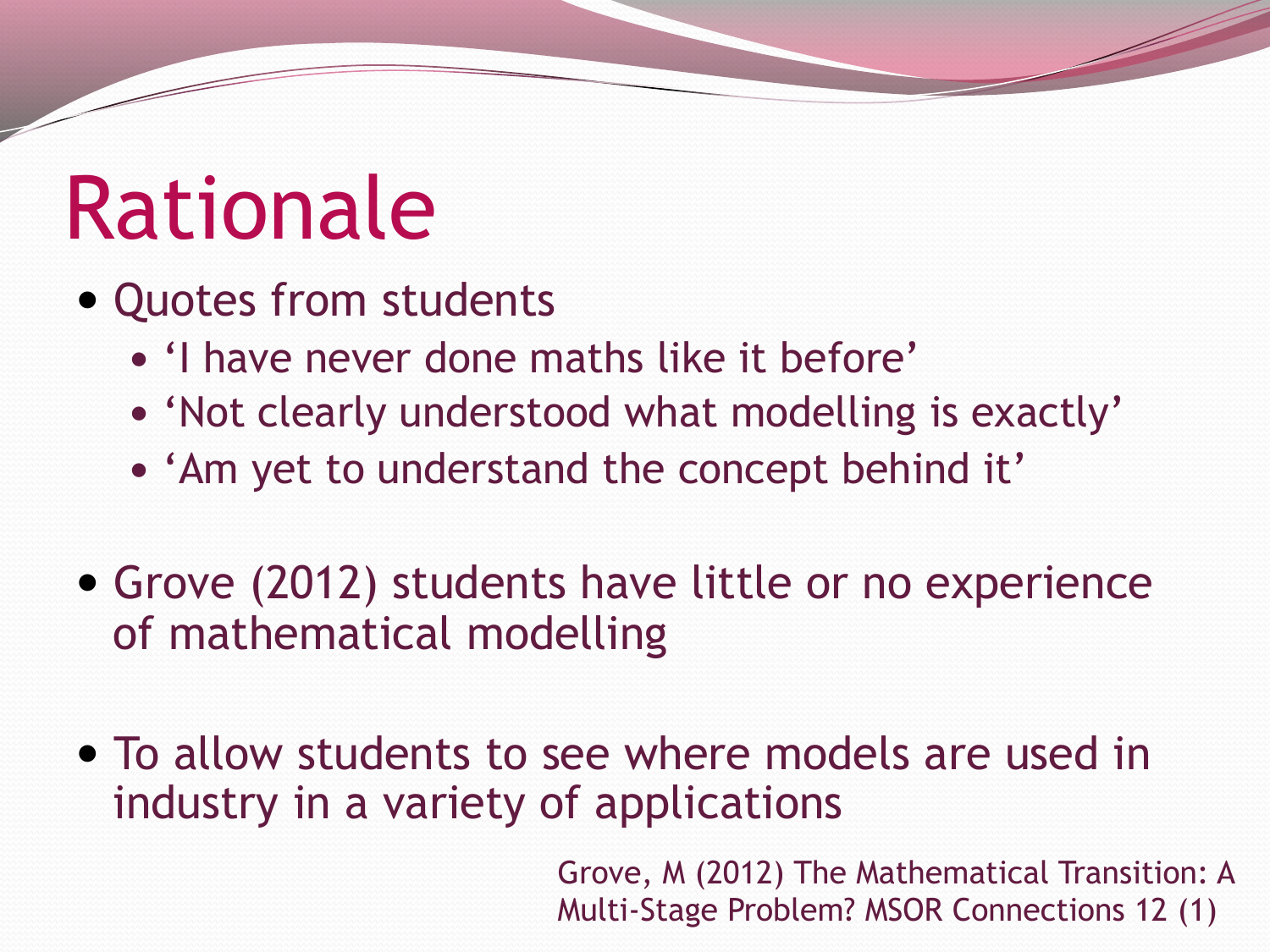# Rationale

- Transferable skills
	- Less tangible, building up a skills set
- Value of the skill set
	- Skills used by all speakers in different context
- Dealing with uncertainty
	- 'prefer things with one fixed answer'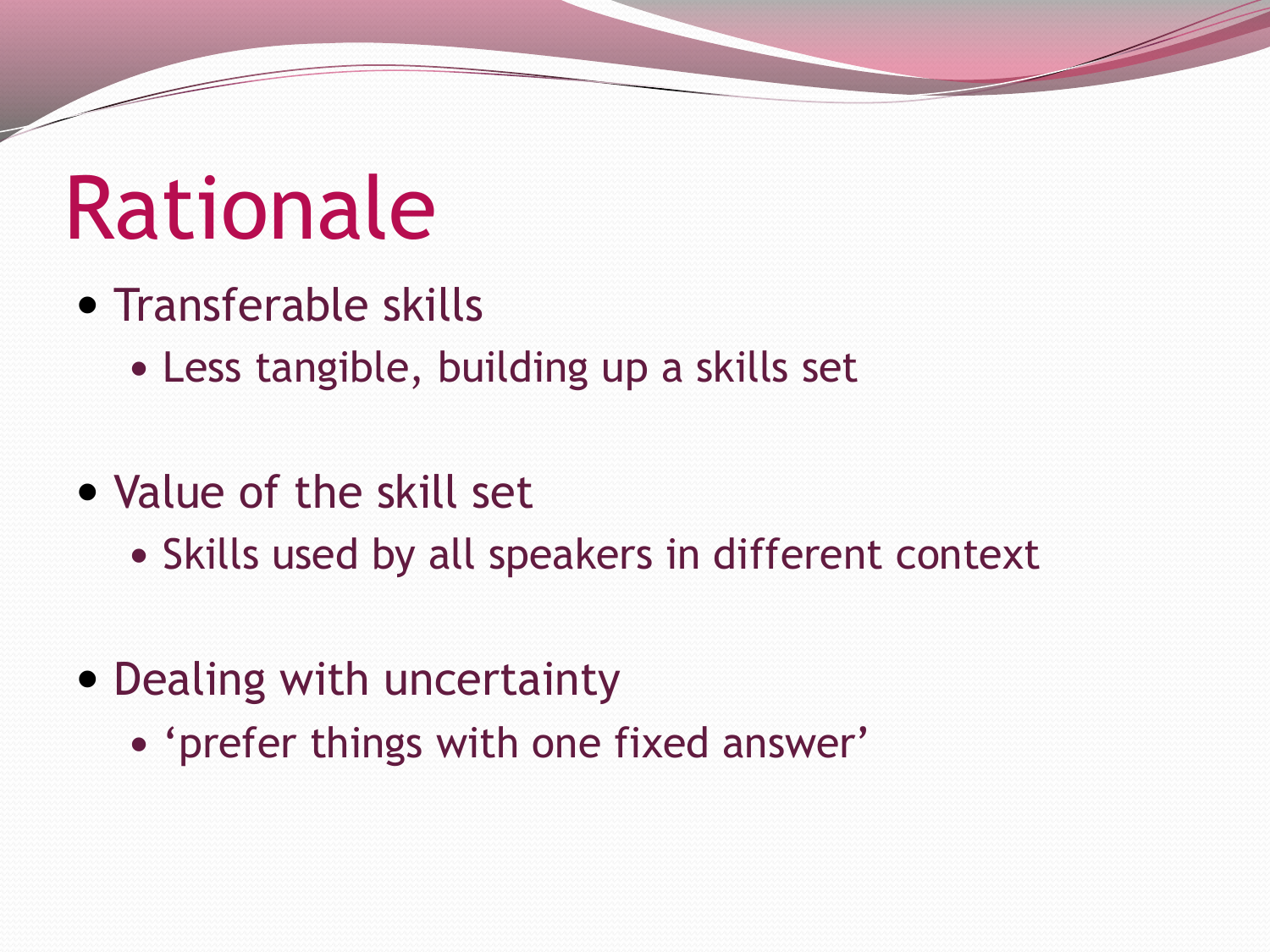# In practice

- Getting speakers
- Experience of speakers
	- Varied
	- Superficial coverage
- 2 speakers also attended tutorials for informal discussions
- Overall successful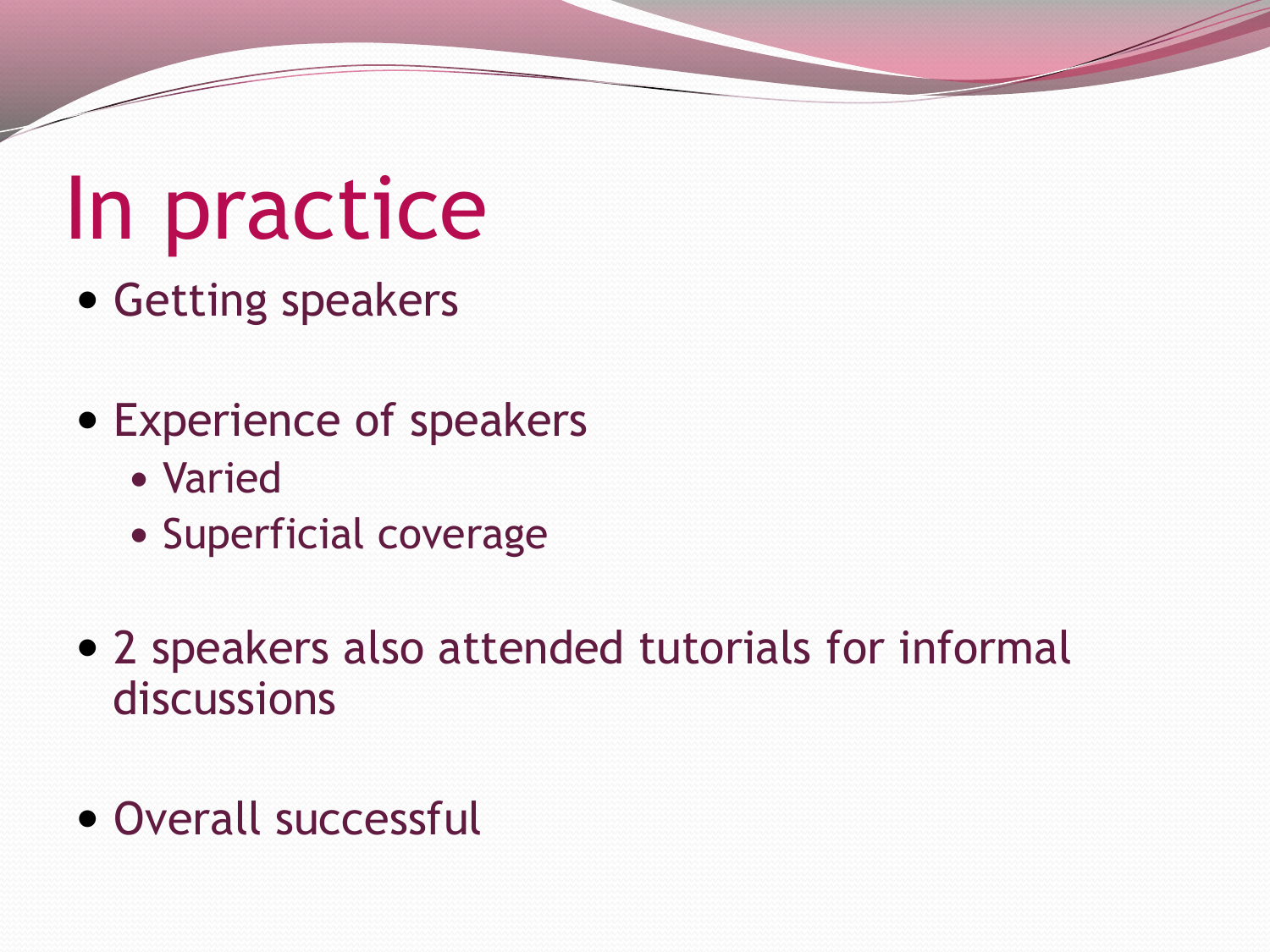# Speaker feedback

- Positive
- Enjoyed the experience
- Felt informal discussions easier platform to get across the ins and outs of the job
- More able to answer questions in tutorials as students more willing to ask questions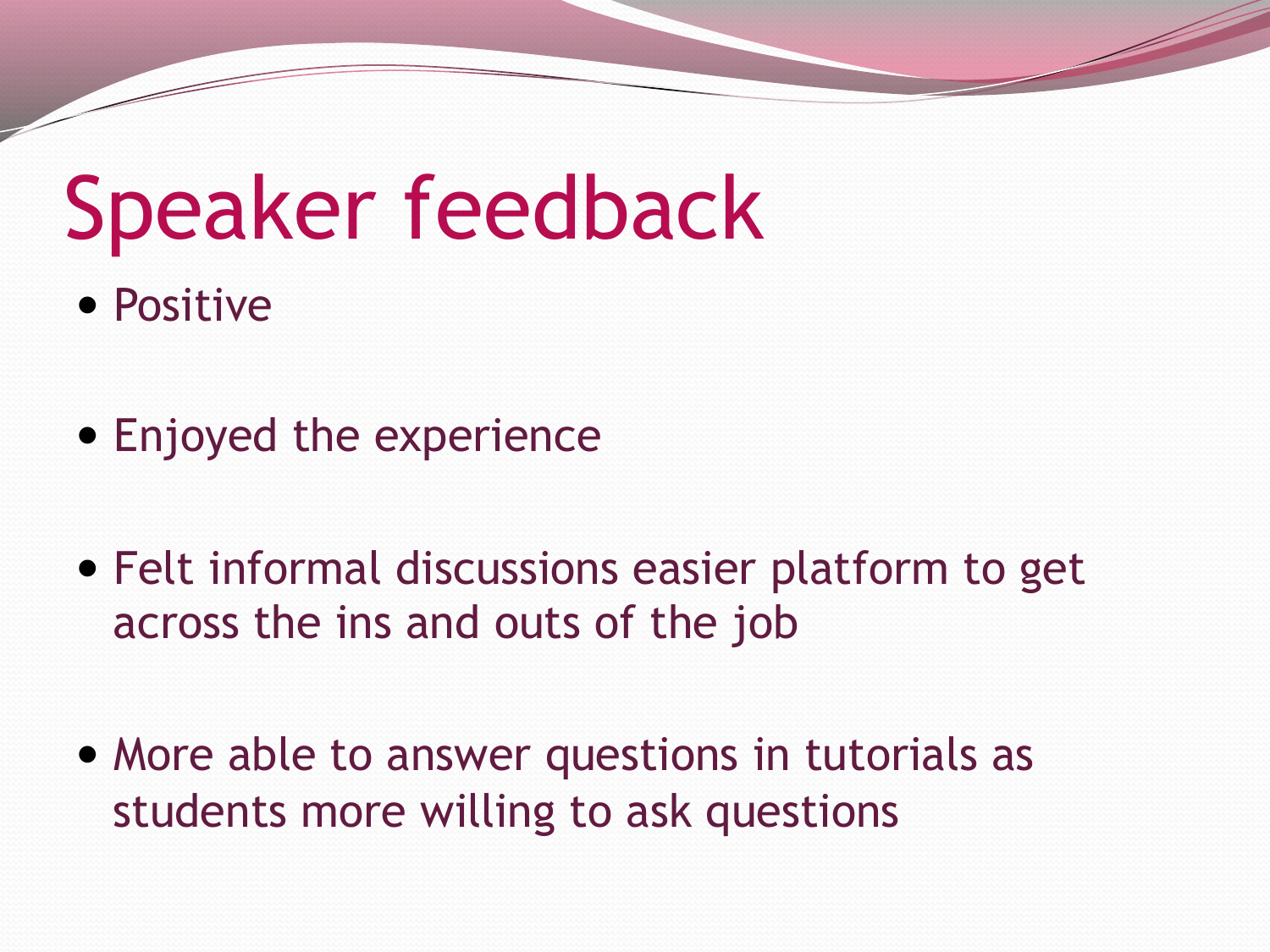### Student feedback – Socrative

- What was the key benefit from today?
- Modelling
	- 'looking at how models can be created'
	- 'learning the real life application of modelling'
	- 'made me think about modelling'
	- 'it was beneficial to see how modelling relates to real life and how it can be used to work out many things.'
	- 'Hearing about mathematics in practical situations, especially banking'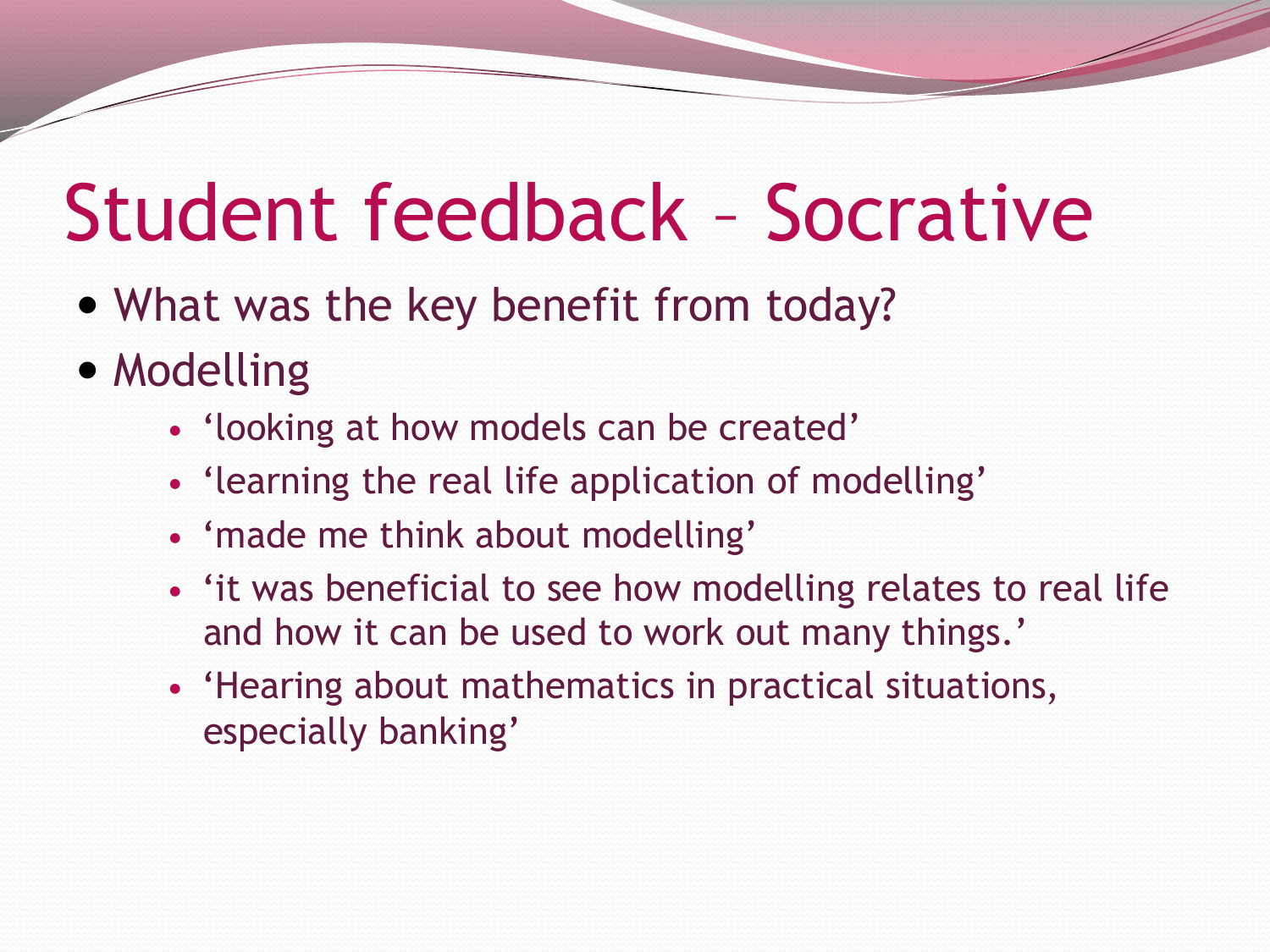### Student feedback – Socrative

- What was the key benefit from today?
- **Employability** 
	- 'Talking to the guest speakers in the tutorial and seeing how they use maths within their profession'
	- 'New ideas career wise'
	- 'good to talk to people with jobs etc. good to see some applications'
	- 'the bank was really interesting for placement year and jobs'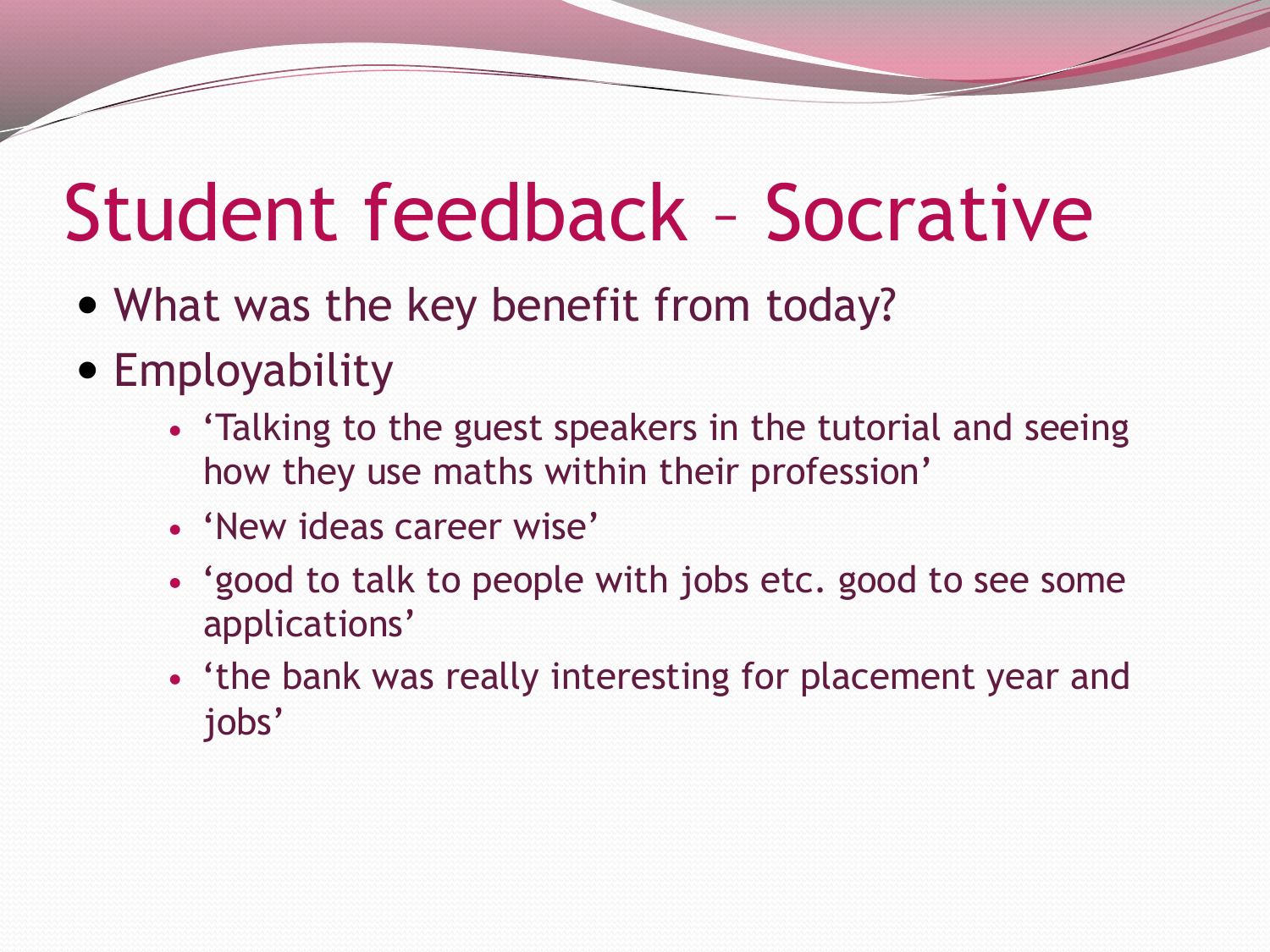# Student feedback - logbooks

- Generally positive
- Modelling skills
	- 'some time to reflect on the module'
- Employability
	- 'VERY helpful… tutorial was particularly helpful as I got the opportunity to talk to these people 1 to 1. So THANK You'
	- 'showed me some areas I could go into'
	- 'I found the transport modeller quite interesting as I hadn't even realised that the job existed'
	- 'made me reconsider what I wish to do in the future'
	- 'it was very helpful and insightful'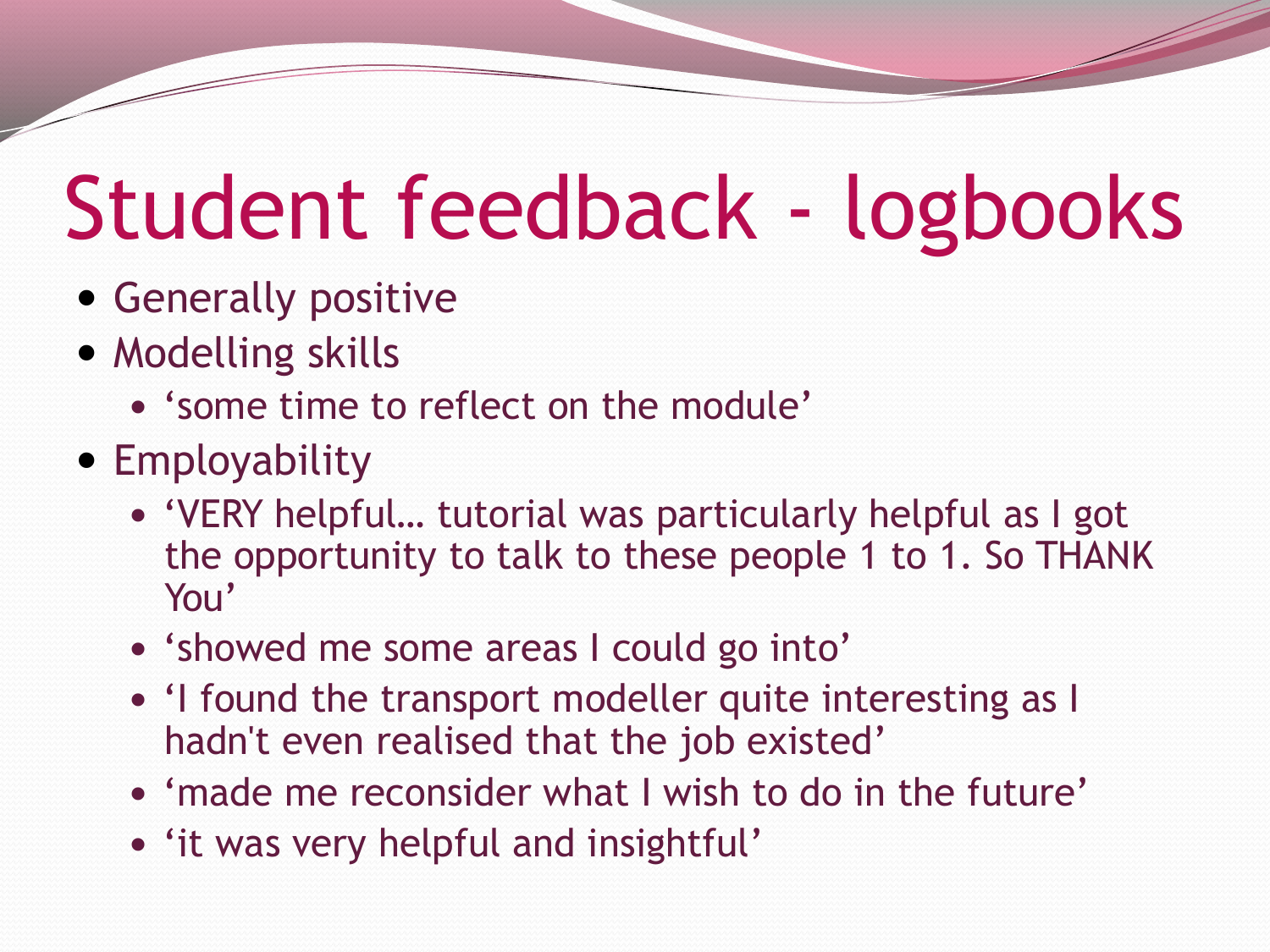### Student feedback – Socrative SHUMaths community

 'She was a previous student so we can see the job she went into after graduating'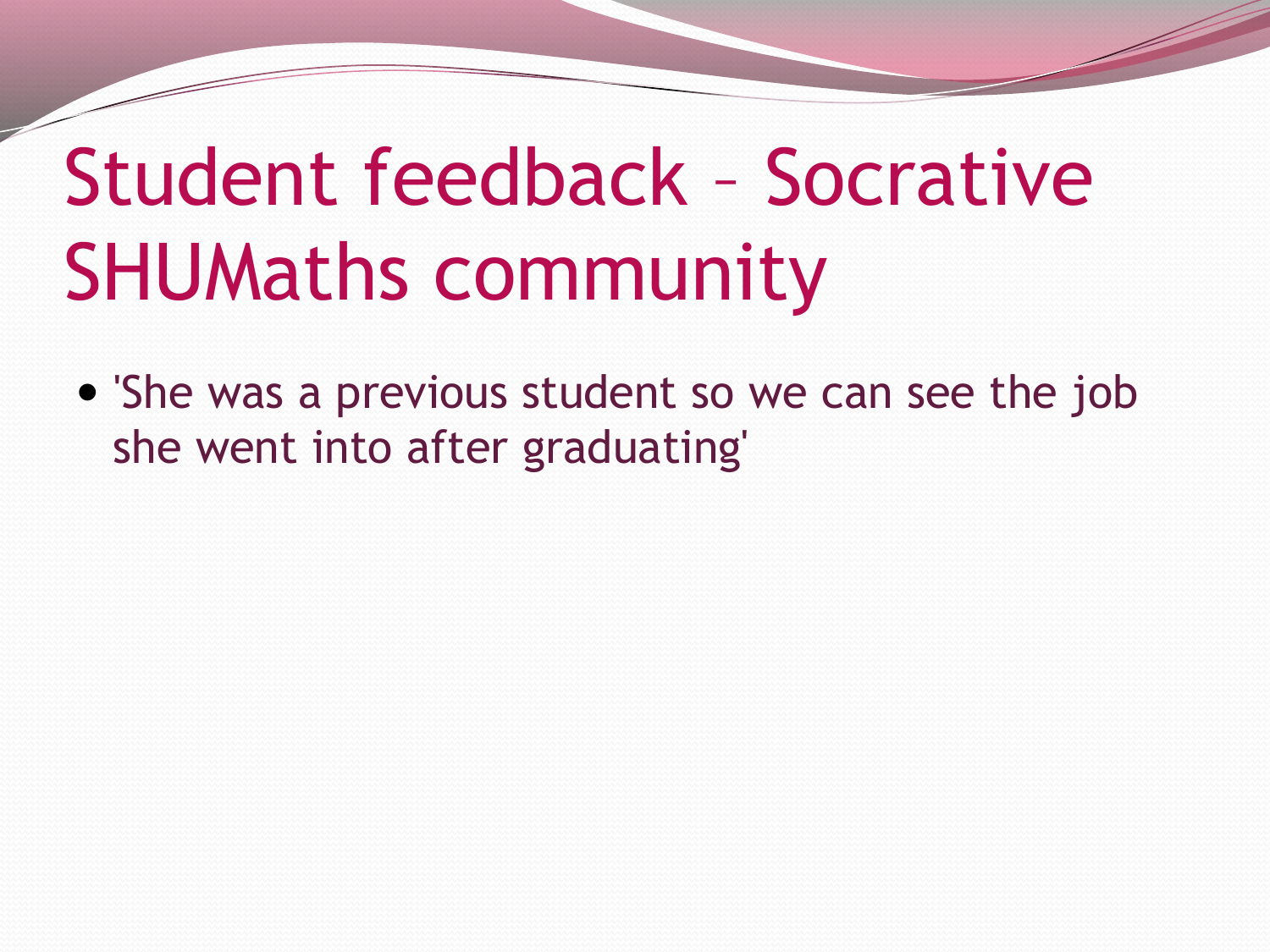### Student feedback - structure

#### • Key benefits

- 'Meeting the speakers on a more personal level'
- 'Talking to the guest speakers in the tutorial'
- Improvements
	- More variety
	- Maybe more specific to the course